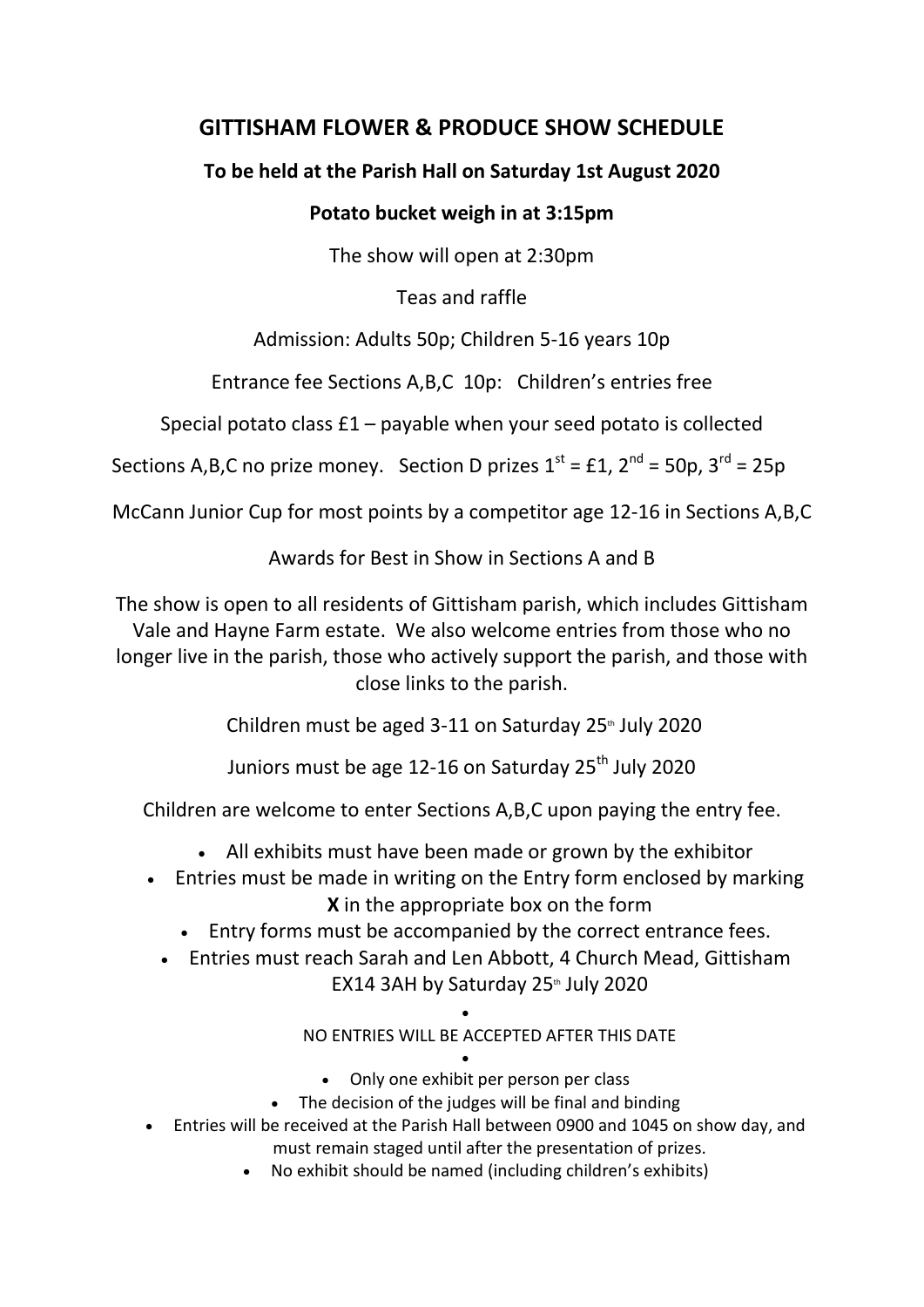## **SECTION "A" VEGETABLES**

### **Class**

- 1. 3 White potatoes
- 2. 3 Coloured potatoes
- 3. 1 Cabbage (any variety)
- 4. 1 Lettuce (any variety)
- 5. 5 Spring Onions
- 6. 5 Onion sets
- 7. 6 Shallots
- 8. 6 Sprays of Parsley
- 9. 3 Beetroot
- 10. 3 Carrots (any variety)
- 11. 6 Pods of Broad beans
- 12. 6 Pods of Peas
- 13. A pair of Cucumbers
- 14. 5 Tomatoes
- 15. 5 Cherry tomatoes
- 16. 3 Courgettes under 6"
- 17. 6 Runner beans
- 18. 2 Parsnips
- 19. 3 Sticks of Rhubarb
- 20. 4 different culinary herbs (not parsley) in a jam jar
- 21. The longest runner bean

## **SECTION "B" FLOWERS**

### **Classes 24-28 to be presented in a clear glass jar (NOT A VASE)**

- 22. Any foliage plant (pot not exceeding 8")
- 23. 5 pansy heads floating in clear water in a clear glass bowl
- 24. 1 Spike Gladioli
- 25. 3 Dahlias
- 26. 6 Stems of Sweet peas
- 27. 4 stems of different cut flowers
- 28. 1 Specimen Rose
- 29. An arrangement of garden flowers not exceeding 16" or 40cm in any direction.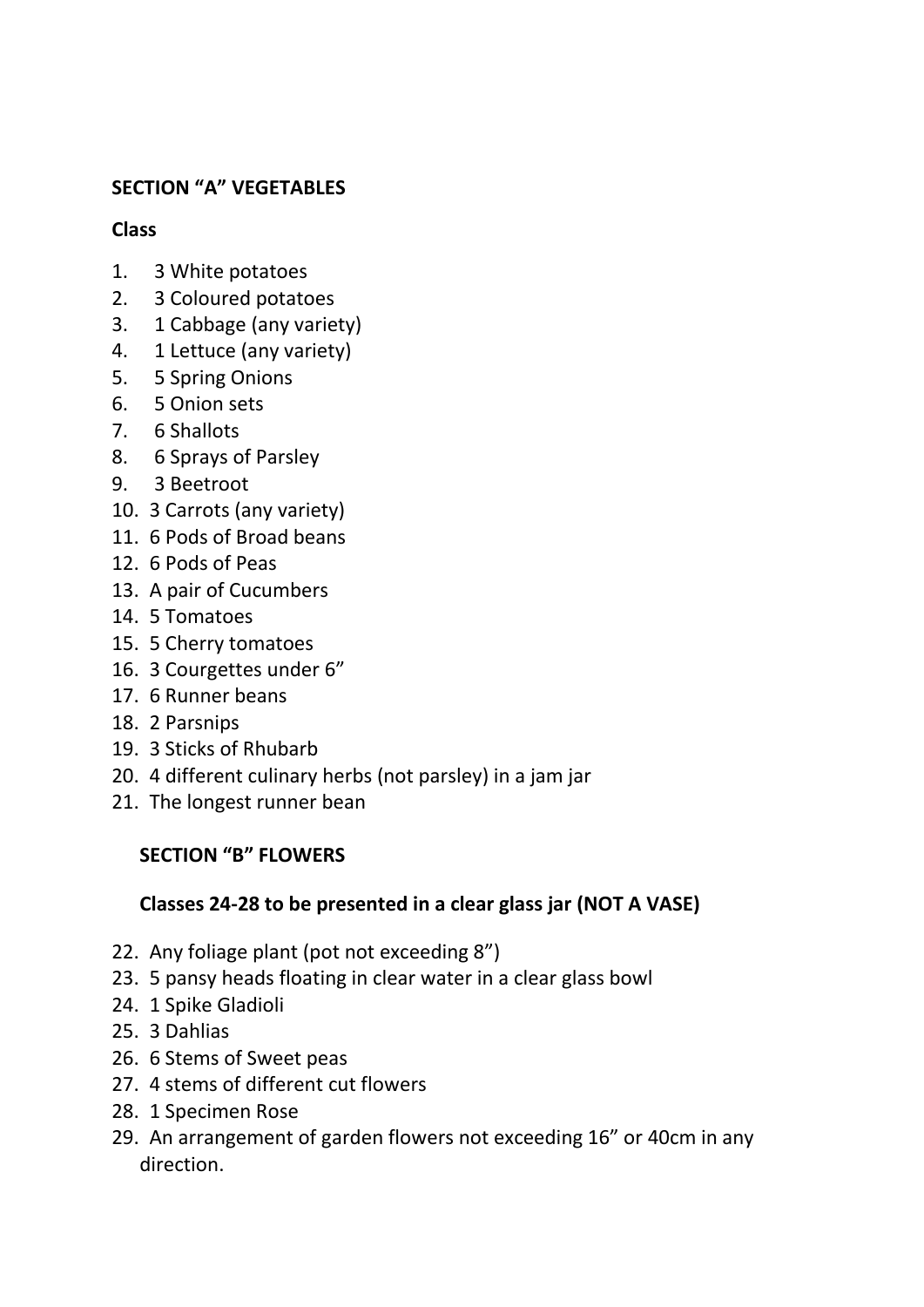## **SECTION "C" HOMECRAFT**

- Cherry cake in a round 8" or 20cm tin as attached recipe
- 5 Cheese Scones
- 5 Chelsea Buns
- Jar of Strawberry Jam
- Jar of chutney (any variety)
- A close up photo of a single flower (photo not exceeding 6"x8")
- A handmade knitted or crochet garment
- Homemade Child's Toy
- A Homemade Birthday Card
- MEN ONLY A Dundee Cake (recipe attached)

**SPECIAL CLASS:** Potatoes in a bucket – potatoes can be collected from Sue and David Fallows, Parkers East Gittisham 01404 850922

### **SECTION "D" CHILDREN'S CLASSES**

#### **Up to 6 years**

- A Painting or Drawing of a cat
- A Decorated Hard-boiled Hens Egg
- 4 Chocolate Crispy Cakes

#### **– 11 years**

- **.** A Photo of a Tree (max photo size 6"x8")
- 44. A Garden on a Dinner Plate
- 45. A Gingerbread Family of Four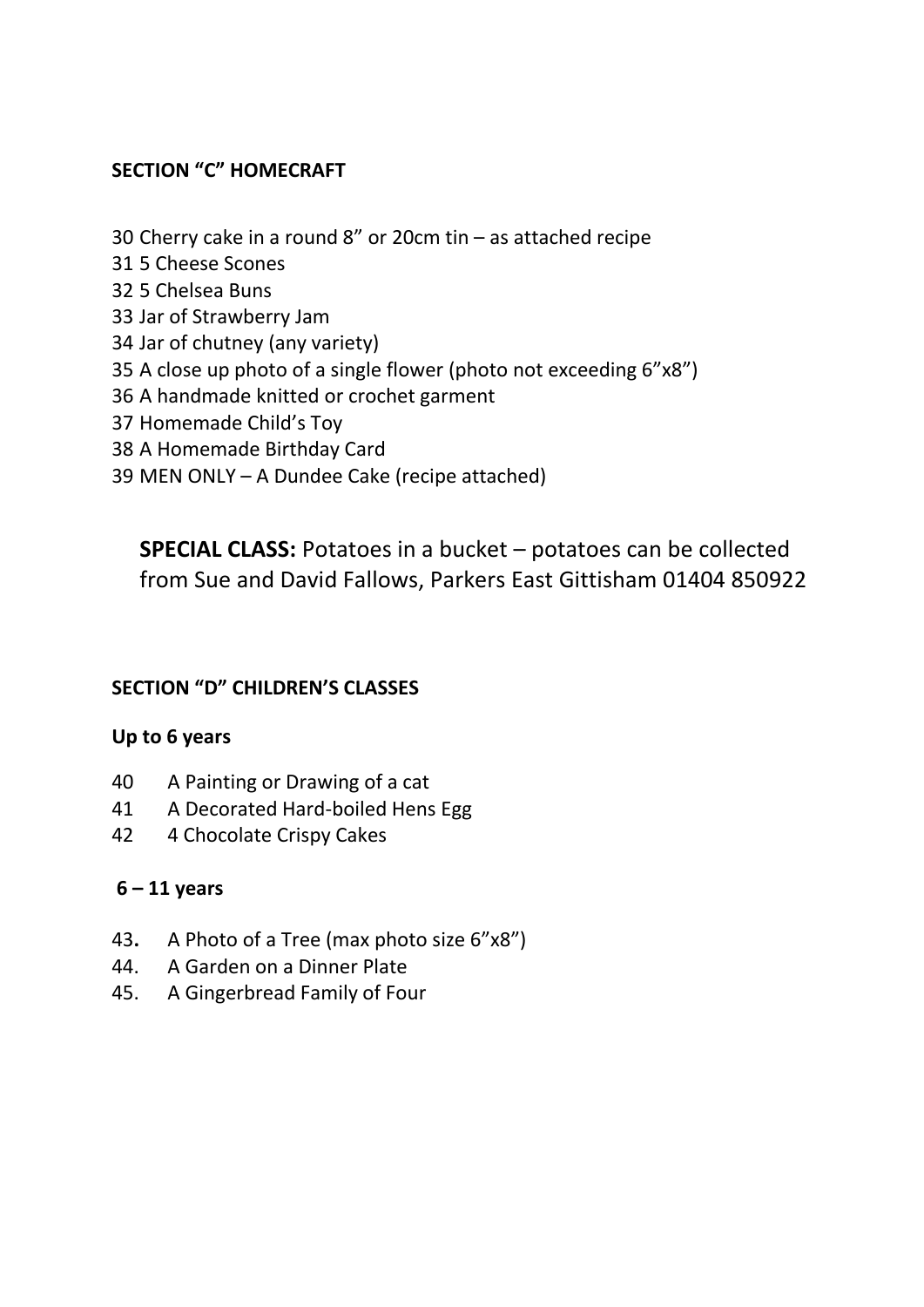### Cherry Cake

| 175 gm (6 oz) Self-Raising Flour | 3 Large Eggs              |
|----------------------------------|---------------------------|
| 175 gm (6 oz) Butter             | Pinch of Salt             |
| 175 gm (6 oz) Castor Sugar       | Few Drops Vanilla Essence |
| 110 gm (4 oz) Ground Almonds     | A Little Milk to Mix      |
| 225 gm (8 oz) Glace Cherries     |                           |

Cream butter and sugar, add the dry ingredients with the eggs and sufficient milk to make a medium soft consistency. Add chopped cherries. Cook in a 20 cm (8 inch) round tin at  $160^{\circ}$  C (Conventional) for 90 minutes. Allow to cool in the tin for 30 minutes before turning out.

#### Rich Dundee Cake

| 110g (4oz) self raising flour.      | 3 Eggs beaten                   |
|-------------------------------------|---------------------------------|
| 175g (6oz) unsalted butter softened | Pinch salt.                     |
| 110g $(4oz)$ plain flour.           | 1tbsp milk                      |
| 450g (1lb) mixed dried fruit        | 1 tsp mixed spice.              |
| 175g (6oz) soft light brown sugar   | 25g(1oz) blanched whole almonds |
|                                     |                                 |

- 1 Preheat oven to fan  $160^{\circ}$  C, conventional  $180^{\circ}$  C gas 4.
- 2 Grease and line the base of a deep 20cm (8in) cake tin with baking parchment.
- 3 Sift the flours, salt and mixed spice into a bowl and set aside.
- 4 Using an electric whisk, cream sugar and butter together until light and fluffy.
- 5 Gradually add the beaten eggs and milk with a little of the flour after each addition.
- 6 Whisk in the remainder of the flour until all the ingredients are combined, and then stir in the dried fruit.
- 7 Pour the mixture into the tin and level the surface
- 8 Decorate the surface of the cake with almonds.
- 9 Bake for 1 hour, and then reduce oven temperature to fan  $130^{\circ}$ C conventional  $150^{\circ}$  C, gas 2. Bake for a further hour.
- 10 Cool on a wire rack.